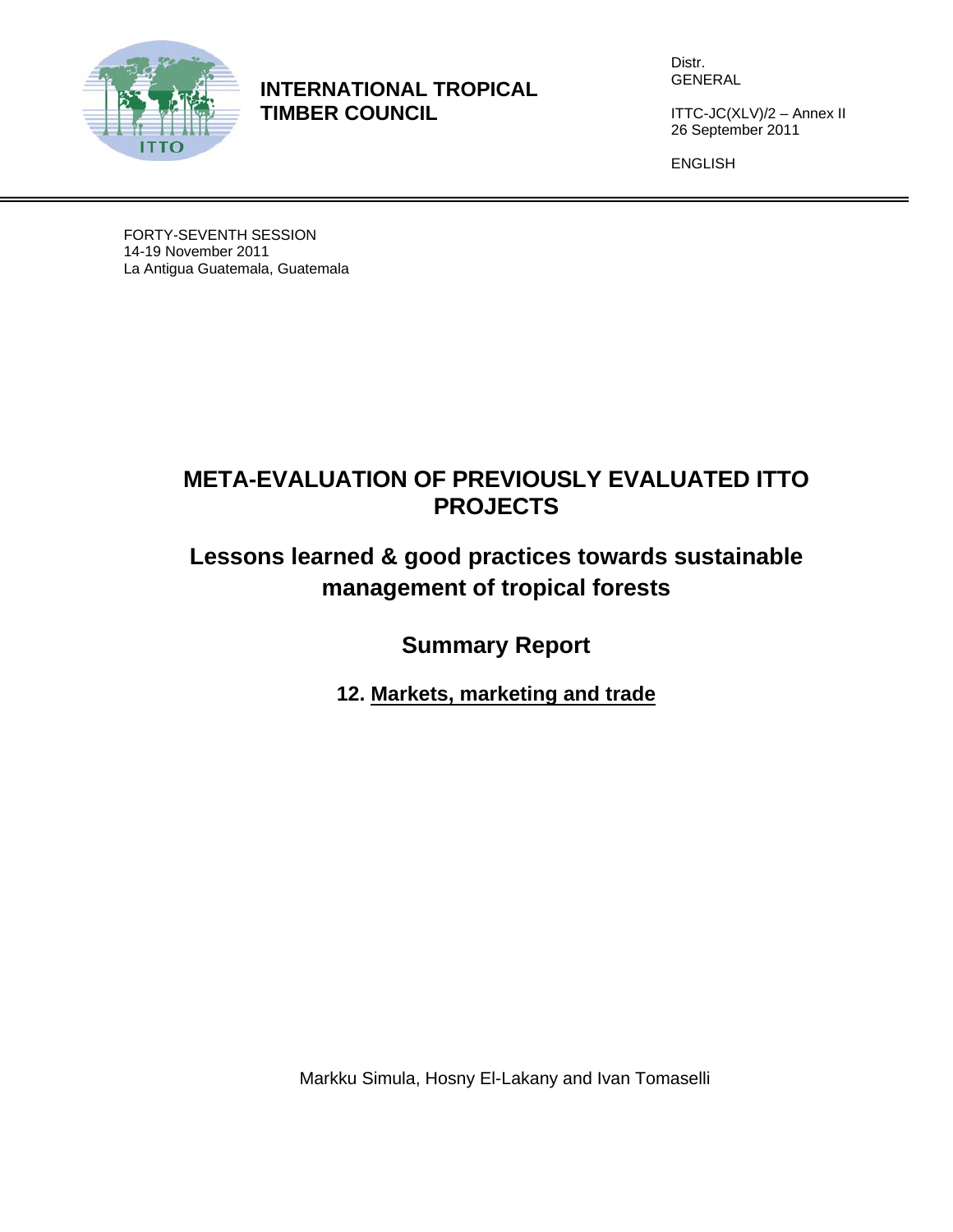#### **THEMATIC SUMMARY REPORT No. 12**

#### **Markets¸ Marketing and Trade**

#### **1. INTRODUCTION**

Markets, marketing and trade are important areas to develop and sustain a healthy timber economy. Markets ultimately create the value for tropical timber and timber products and thereby establish preconditions for sustainable forest management (SFM). Trade contributes to generations of income and employment and supports investments for competitive operations, which can ensure sustainability of the economic benefits derived from timber and non-timber forest products and services.

Several ITTA Objectives reflect the importance of actions that are necessary to improve markets, marketing and trade of tropical timber and timber products. Among the ITTA Objectives relevant to this thematic area are objective (b) *Providing a forum for consultation to promote non-discriminatory timber trade practices*; objective (d) *Enhancing the capacity of members to implement strategies for achieving exports of tropical timber and timber products from sustainably managed sources*; objective (e) *Promoting improved understanding of the structural conditions in international markets, including long-term trends in consumption and production, factors affecting market access, consumer preferences and prices, and conditions leading to prices which reflect the costs of sustainable forest management;* objective (h) *Improving market intelligence and encouraging information sharing on the international timber market with a view to ensuring greater transparency and better information on markets and market trends, including the gathering, compilation and dissemination of trade related data, including data related to species being traded*; and objective (k) *Improving marketing and distribution of tropical timber and timber product exports from sustainably managed and legally harvested sources and which are legally traded, including promoting consumer awareness*.

The International Tropical Timber Organization (ITTO) has financed several projects and activities related to the development of markets, marketing and trade of tropical timber and timber products. These projects have mainly been aimed at improving market transparency and build up capacity in market information systems, marketing and trade development.

The recently launched ITTO Thematic Programme on Trade and Market Transparency is expected to provide increased support to this critical area in the work of the Organization.

## **2. KEY ISSUES**

- The market requirements for timber and timber products are constantly changing due to economic conditions, regulatory changes related to trade and increasing attention given to environmental aspects of tropical timber products. This calls for intensive monitoring of new developments and identification of implications for tropical timber producers. Without assistance, tropical timber producing countries will continue to face difficulties in having facilitated access to import markets.
- Complex export and import procedures in both developed and developing countries, lack of clarity of sanitary/phytosanitary and other regulations, and high transaction costs paid to trade intermediaries are other barriers for trade development.
- Adequate knowledge on the market prospects is critical for investment decisions and policy design but it is frequently insufficient. High risks need to be taken due to lack of detailed market information.
- Information on the structure of the value chain of tropical timber and timber products is inadequate, limiting strategic planning for vertical integration at enterprise level and policy design at national level.
- Many market studies carried out are too generic to be useful for marketing development at enterprise level.
- Small and medium-scale enterprises have limited access to available market information limiting their possibilities for entering new business areas.
- Few companies in the timber industry have adequate market information systems. In general, the capacity to analyze available market information is also limited.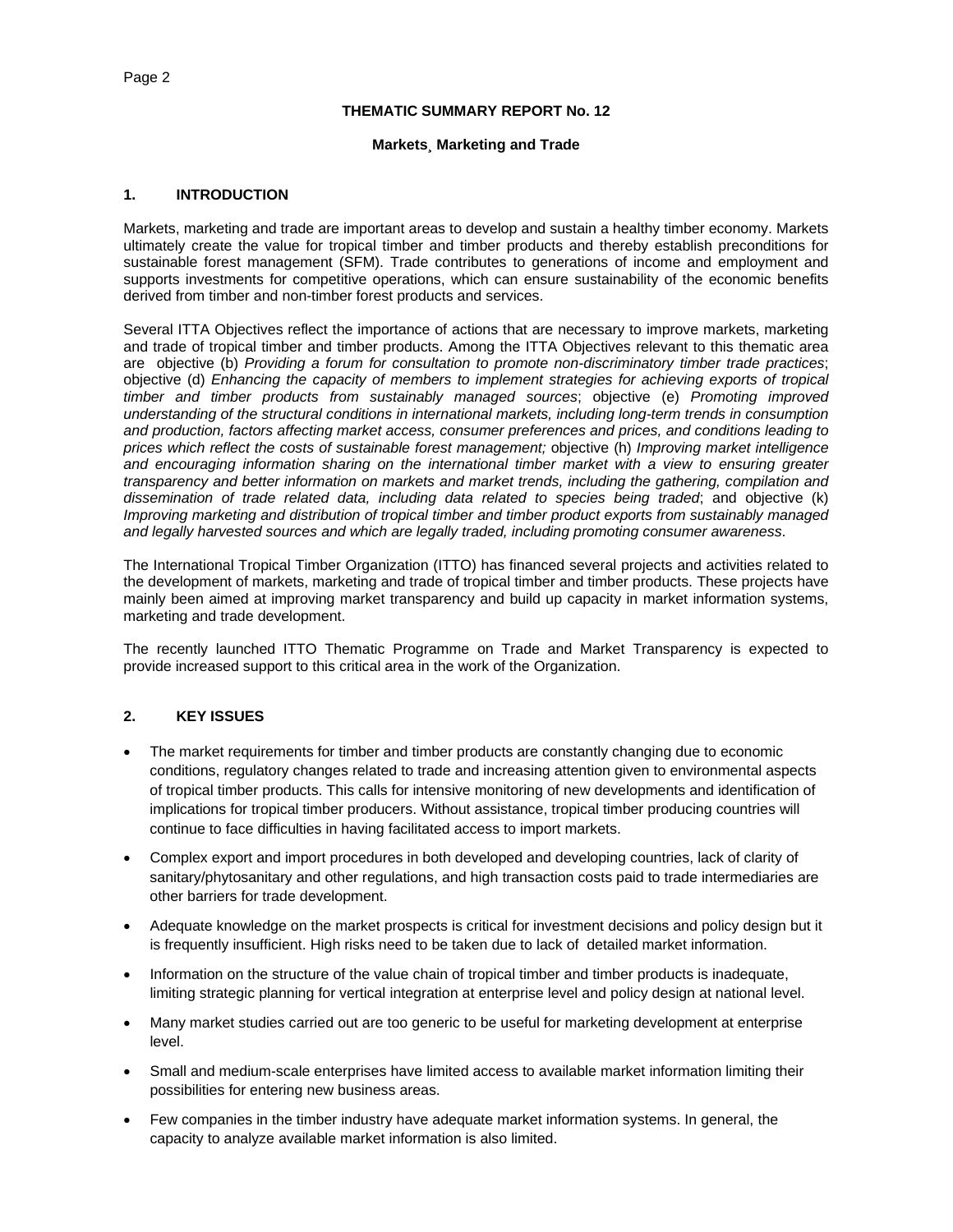- Knowledge on domestic and regional markets is often limited in the timber sector which has traditionally focused on main import markets. This has resulted in loss of significant economic opportunities.
- Trade of tropical timber is heavily concentrated on a relatively few number of main commercial species. Diversification would contribute to economic efficiency of forest management and utilization, but it has been hampered by lack of information on markets and weak marketing capacities to bring new products to the market. In particular, end uses and market characteristics of individual species, including lesserused species (LUS) and plantation species, are poorly known.
- Trade development efforts have often been valuable but need active follow-up work by participating companies, which has often been lacking.
- In producing countries, the legal and policy frameworks are often inappropriate with bureaucratic customs and inspection procedures and associated high transaction costs, corruption, as well as inappropriate taxation and inadequate incentive mechanisms. There is a need for trade facilitation measures to address these problems.
- Interest and commitment of companies to participate in projects to strengthen marketing capacity has often been limited due to lack of understanding of potential benefits. Pilot companies have not been eager to share new knowledge on markets that has been generated.
- Private sector bodies such as industry and trade associations are too weak in most tropical timber producing countries to play an active role in trade development.

## **3. LESSONS LEARNED**

- Incentives to promote foreign trade have been a decisive factor in the expansion of the wood industry in several countries.
- Regulatory measures to limit exports of logs and primary processed products tend to distort local markets but can be a transitional measure to develop trade in further processed products.
- Any market information improvement should be based on systematization of information rather than *ad hoc* studies. Continuous monitoring of market developments is necessary. On the other hand, *ad hoc* studies are often needed for kick-starting marketing in new products or markets.
- Unreliable projections of demand and supply make planning at enterprise and national levels difficult, leading to taking unnecessary risks which can be significant both for the government and individual enterprises.
- Depending on the situation, market studies are needed to cover a broad scope for policy design and evaluation and be specific to serve for information needs of individual companies.
- Market studies are also needed for bioenergy such as fuelwood and charcoal when markets are developed for these products
- Information on market potential on LUS needs to be complemented by inventories establishing potential supply and by technical studies on processing aspects. Market promotion of LUS is only possible afterwards.
- Developing standards for timber and timber products and associated quality control can help improve competitiveness.
- Support to development of marketing strategies and strengthening of marketing skills can be piloted with few companies but mechanisms are needed to share knowledge and experience broadly.
- Support to improving market information and marketing can often be usefully provided through industry and trade associations.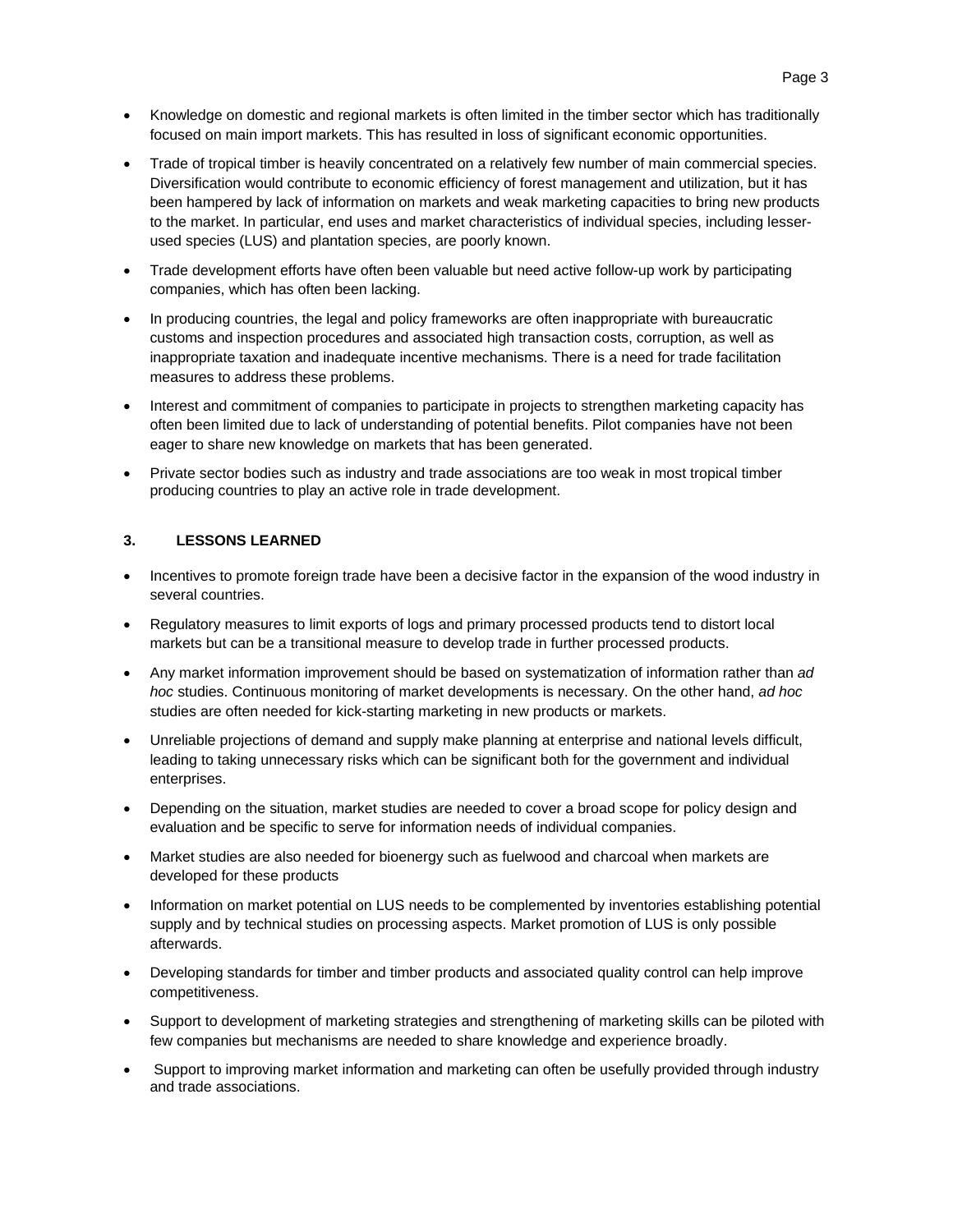# **4. GOOD PRACTICES**

- Identification and proper assessment of optional measures of export trade regulation (export bans for logs, export taxes and quotas, etc.) is necessary for designing policy measures for the development of exports in further processed products.
- Special studies can identify barriers to trade both in exporting and importing countries and propose measures to eliminate or reduce trade barriers.
- Clarification of the needs for information is important for a proper design of market studies and market information systems.
- Continuous updating of market and resource information is necessary due to changing demand and supply conditions.
- Development of market information systems and marketing capability needs specific targeted efforts, including training.
- Pilot enterprise approach in improving market information and marketing capability can be useful but possible conflicts of interest among competing enterprises need to be addressed.
- Trade development projects need to include provisions for follow-up activities by participating enterprises to ensure their impacts.
- Private sector executing agencies need to have an adequate management capacity for project implementation.
- Effective marketing promotion can be undertaken through well-organized roundtables between buyers and suppliers in the country of origin with sufficient participation on both sides.
- Effectively dissemination among potential beneficiaries is critical for investments in improving market information. Special measures may be needed to convert the data into information which is useful for small and medium-sized enterprises.
- Development of trade and market networks is helpful for ensuring sustainability of market promotion projects.

### Page 4